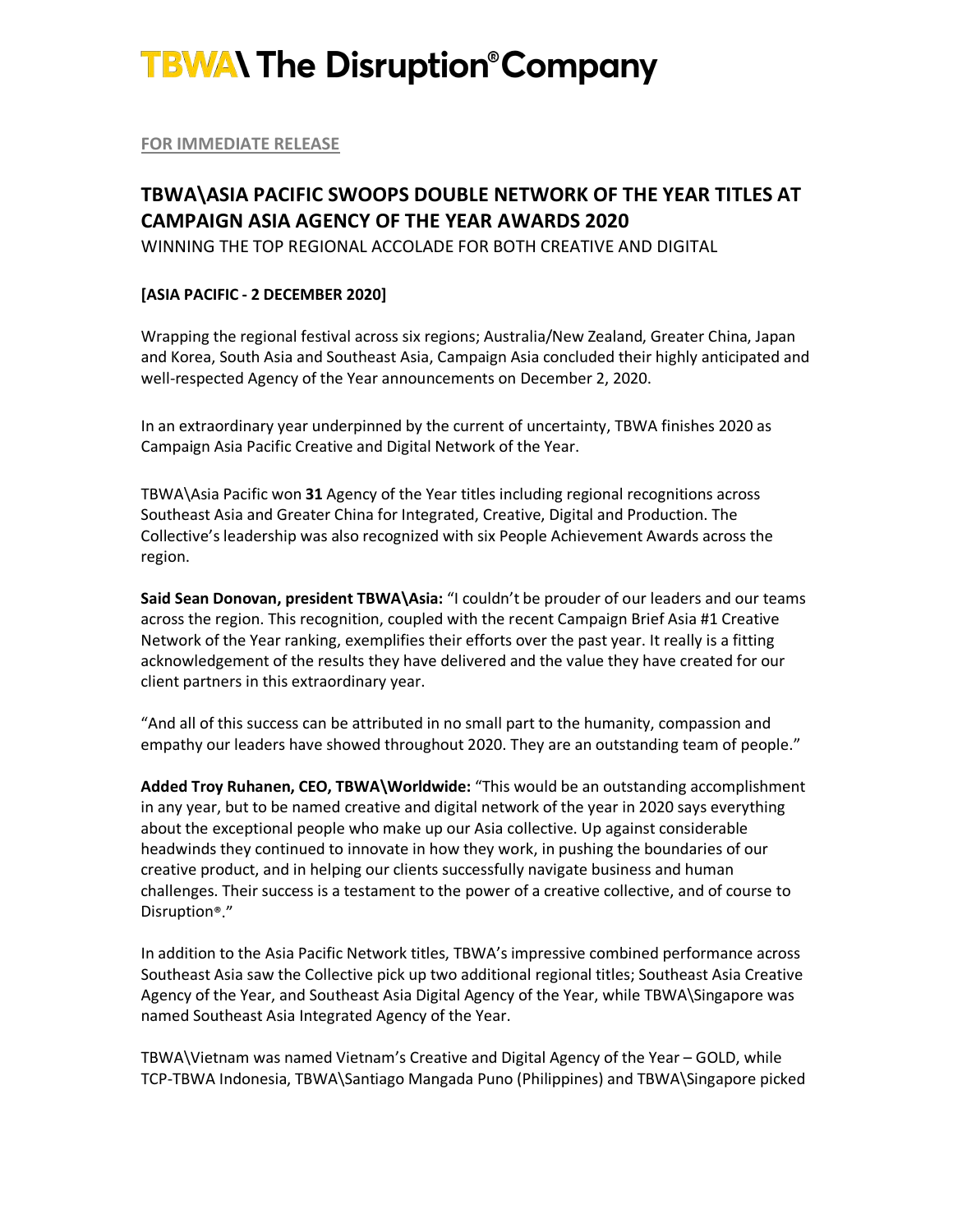up Creative Agency of the Year in their respective markets with SILVER, and TBWA\Malaysia and TBWA\Thailand were named Creative Agency of the Year securing BRONZE.

TBWA\Thailand was named Thailand's Digital Agency of the Year – SILVER, while TBWA\Singapore was named Singapore's Digital Agency of the Year – BRONZE.

TBWA\Singapore was also named Best Culture Agency of the Year – SILVER and Best Talent Development Programme – SILVER.

In Japan and Korea, for the  $10<sup>th</sup>$  time, TBWA Hakuhodo was named Japan's Creative Agency of the Year – GOLD. The agency secured two additional GOLD awards for Best Culture and Best Brand Partnership with Nissan, while chief operating officer, Chris Iki was named Agency Head of the Year for the 2<sup>nd</sup> time.

TBWA\Korea received two regional nods, awarded Japan\Korea Integrated Agency of the Year – SILVER, and Consultancy of the Year – SILVER. In addition to these titles, TBWA\Korea was named Media Agency of the Year – SILVER, and Creative Agency of the Year – BRONZE.

In Greater China, TBWA\Greater China was named Integrated Agency of the Year – GOLD, Greater China Production Agency of the Year – GOLD, and Best Culture Agency of the Year – SILVER. While TBWA\Hong Kong was named Creative Agency of the Year – GOLD, Digital Agency of the Year – GOLD, and TBWA\China was named Digital Agency of the Year – BRONZE.

In South Asia, TBWA\Sri Lanka picked up SILVER for Creative Agency of the Year (no GOLD was awarded) while TBWA\India, operating under the world's largest lockdown of well over 200 days was shortlisted in the Creative Agency of the Year category.

In Australia/New Zealand, TBWA\Eleven was named PR Agency of the Year – SILVER (no GOLD was awarded). This is the fourth PR Agency of the Year title Eleven Australia has won throughout 2020.

In total the TBWA won 31 Agency of the Year titles; Asia Pacific Creative Network of the Year, Asia Pacific Digital Network of the Year, Southeast Asia Creative Agency of the Year, Southeast Asia Digital Agency of the Year, plus 10 GOLD, 12 SILVER and 5 BRONZE Agency awards.

TBWA also excelled in People Achievement recognition securing six titles:

- Agency Head of the Year Chris Iki, TBWA\Hakuhodo
- Account Person of the Year Sayaka Ohno, TBWA\Hakuhodo
- Strategic\Brand Planner of the Year Patrycja Sojka, TBWA\Hakuhodo
- Creative Person of the Year Masaya Asai, TBWA\Hakuhodo
- South Asia Young Achiever of the Year Award Shayan Gershon,
- Marketing Communications Team of the Year

\_\_\_\_\_\_\_\_\_